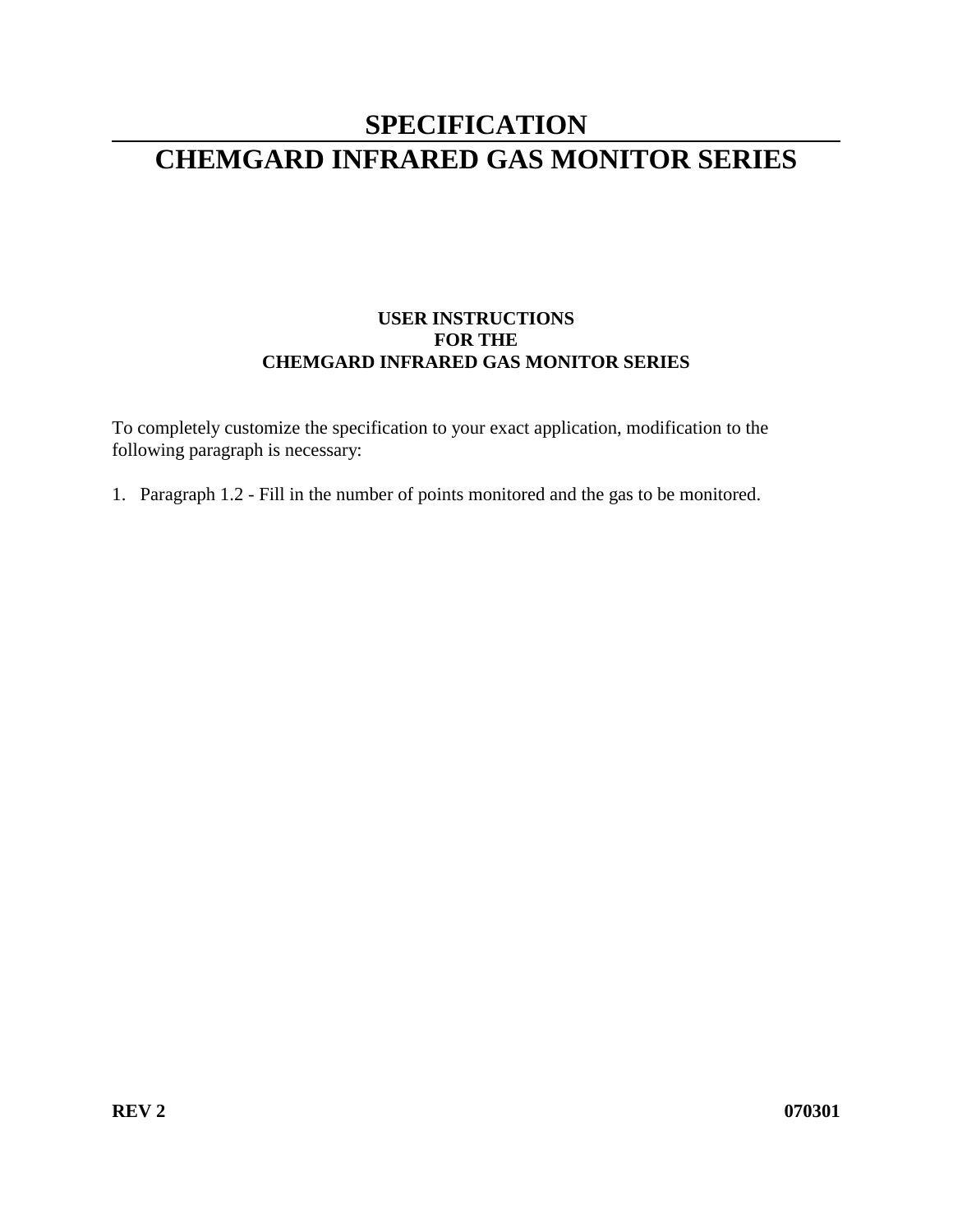**N:\Dept\Sales\Quotes\Chemgard Spec.doc**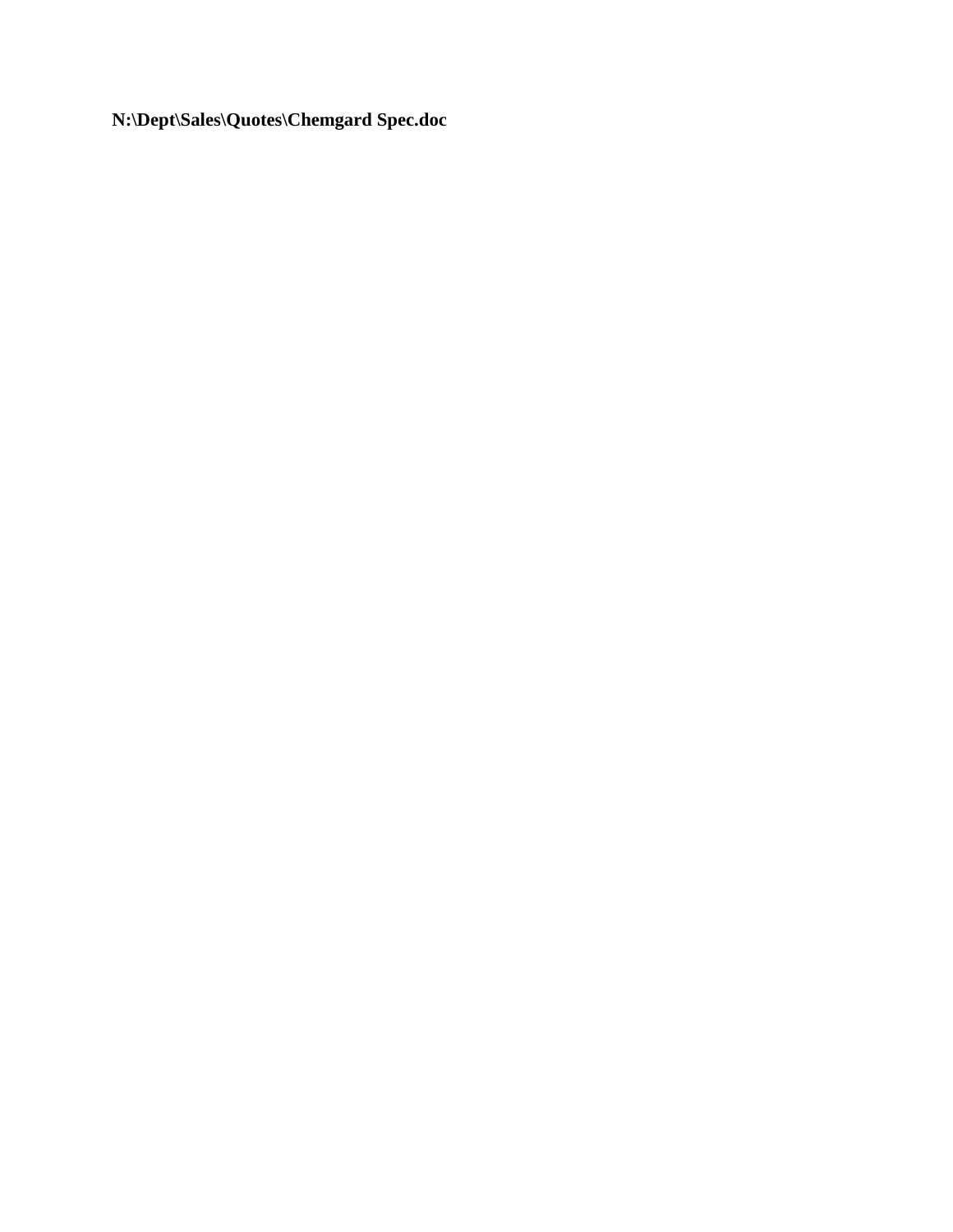## **GAS MONITOR SPECIFICATION FOR THE CHEMGARD INFRARED GAS MONITOR SERIES**

- 1.0 Gas Monitor Specification Paragraphs 1.1 through 1.12 details the specification for the Gas Monitoring System.
- 1.1 General The gas monitoring system shall continuously measure and display the specified gas concentration. The system shall provide visual indicators when preset limits are exceeded. Relay output for alarms and control shall be provided.
- 1.2 Number and Types of Monitoring Points The number and type of monitors shall be as follows:

| <b>GAS</b> | RANGE/FULL-SCALE<br>(circle appropriate change) | PICK-UP POINTS<br>$(8 \text{ Max})$ |
|------------|-------------------------------------------------|-------------------------------------|
|            | 0-10 ppm, $0-100$ ppm, $0-1000$ ppm,            |                                     |

NUMBER OF

1.3 System Configuration - The system design shall conform to Paragraphs 1.3 through 1.9.

0-0.1%, 0-1%, 0-10%

- 1.3.1 Description The system shall consist of a sample draw monitor/readout unit.
- 1.3.2 Monitor/Readout Configuration The unit shall be a wall mount type. It shall conform to Paragraphs 1.3.2.1 through 1.3.2.5.
	- 1.3.2.1 Enclosure Type The enclosure shall be one of three types: Nema 4, 19" rack mount, or explosion proof (XP). Access to the inside of each enclosure and wiring connections shall be as follows for each enclosure type:
		- a. Nema 4 front facing, full-length door with a window for viewing a 2 line x 20 character vacuum fluorescent display.
		- b. 19" Rack Mount rear panel access for wiring and plumbing, with a window for viewing a 2 line x 20 character vacuum fluorescent display.
		- c. XP Unit wiring and plumbing via side fitting ports, with a window for viewing a 2 line x 20 character vacuum fluorescent display.

1.3.2.2 Enclosure Size: Nema 4 – 18"h x 16"w x 7"d, 40 lbs. 19" Rack Mount – 7"h x 17 "w x 15 d, 19 lbs. Explosion-Proof: 19 "h x 19 "w x 9 "d, 100 lbs.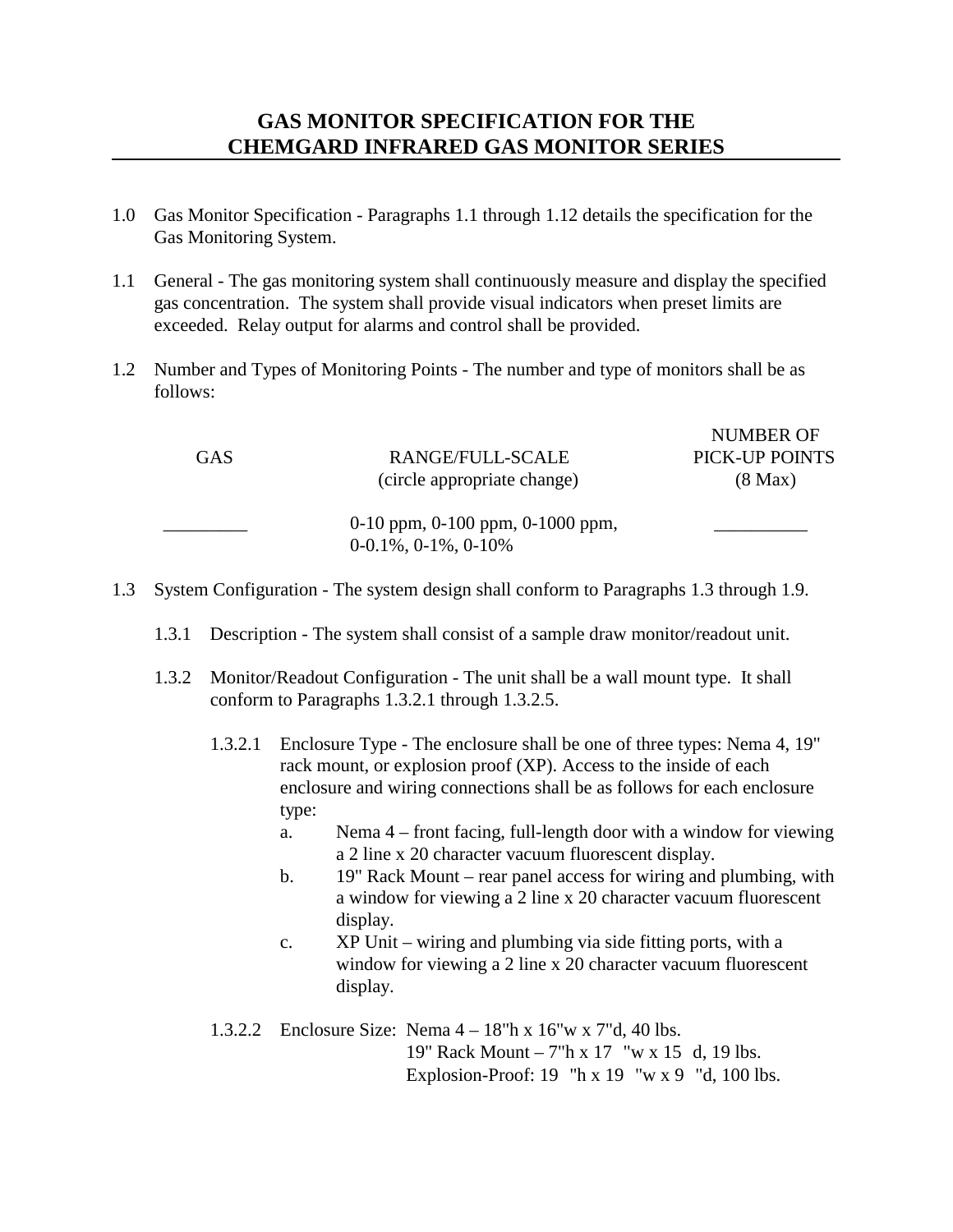- 1.3.2.3 Mounting Provisions Mounting brackets for the purpose of attaching the unit to a flat surface shall be provided.
- 1.3.2.4 External Controls A four (4) button keypad should provide access to all monitor functions including display, calibration, set-up and diagnostics. The keys shall also provide alarm acknowledgment and audible alarm silencing. The explosion-proof model shall have a 4-button wireless communicator to allow non-intrusive system operation/adjustment with access through the front window.
- 1.3.2.5 Sample Gas Inlet/Outlet The sample gas inlet/outlet shall be on the bottom of the enclosure for the Nema 4 version. The rack mount version will have the gas inlet/outlet mounted on the back panel. The XP version inlet/outlet will be through a side fitting port. There shall not be any other gas inlet or outlet such as zero or compensation gas inlet.
- 1.3.3 Operating Principle The principle of operation shall be of the infrared photoacoustic absorption type.
	- 1.3.3.1 Analyzer Sample The analyzer shall be of the sample draw type with an internal pump and filter.
	- 1.3.3.2 Analyzer Sensitivity In general, performance characteristics are dependent upon the gas of interest and the desired full-scale range. For the full scale range of 1000 ppm, sensitivity is as follows: the analyzer shall be capable of monitoring over a range of 0-1000 ppm with a sensitivity of 1 ppm in the 0-100 ppm range and +10% of reading in the 100-1000 ppm range.
	- 1.3.3.3 Analyzer Linearity The analyzer shall be capable of maintaining a linear response in the range of 0-100 ppm and  $\pm$  2% of full scale in the range of 100-1000 ppm. Linearity shall change if different full-scale ranges are required.
	- 1.3.3.4 Temperature The system shall operate over the range of  $0^{\circ}$  to  $50^{\circ}$  C.
	- 1.3.3.5 Stability The 30 day zero or span drift must be less than 1% F.S. without the aid of automatic or manual re-calibration. The system must not employ any type of auto zero techniques in order to maintain analyzer stability. Use of fresh air source or scrubber, as a zero reference is not permitted.
- 1.4 Calibration The system must provide a menu-driven method of checking both zero and span calibration. Any adjustments must be made through front panel keypad.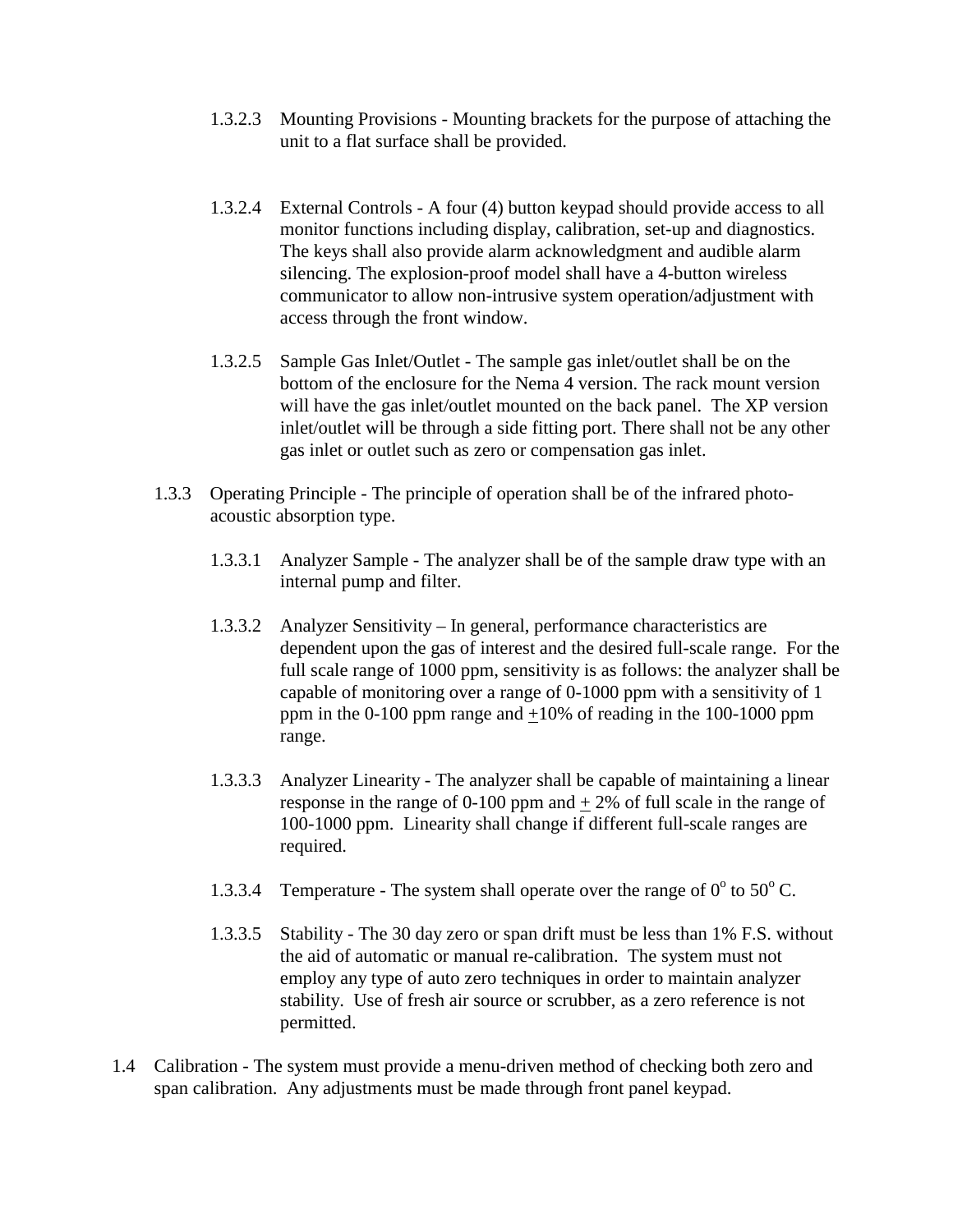### **SPEC - CHEMGARD**

- 1.5 Monitor Unit Requirements
	- 1.5.1 Readout Displays A 2 line x 20-character vacuum fluorescent display shall be provided for the purpose of displaying the gas concentration, diagnostics, set-up and calibration menu.
	- 1.5.2 Visual Alarm Indicators All alarm indications shall be displayed on the front panel display.
	- 1.5.3 Alarm Set Point Levels Three separate alarm set point levels shall be provided. The set points shall be independently adjustable for any value for a given range. The set points shall provide drive signals to user interface relays. The alarm set points shall have the capability of providing the user a selection of latching or nonlatching.
	- 1.5.4 Relay Outputs The alarm set point drive signals shall activate user relays as specified in Paragraphs 1.5.4.1 through 1.5.4.3.
		- 1.5.4.1 Number of Relays As a minimum, one relay for each alarm set point level shall be provided.
		- 1.5.4.2 Contact Rating All relays shall be Form C, single pole, double throw. Contacts shall be rated for 8 amps resistive at 120 VAC.
		- 1.5.4.3 Contact Selection The contacts shall be capable of being selected normally energized or non-energized, latching or non-latching.
	- 1.5.5 Malfunction Indication The readout display described in Paragraph 1.4.1 shall display full diagnostics when a fault exists without the use of codes.
	- 1.5.6 Audible Alarm An audible horn, buzzer or tone shall be optional. If equipped, it sounds when one of the three preselected alarm conditions or a trouble condition occurs.
	- 1.5.7 Front Panel Controls (for Nema 4 and 19" rack mount versions) The functions listed in this paragraph shall be accomplished using a keypad readily accessible on the front panel. For the XP version, a hand-held communicator shall provide identical functionality as the front panel keypad controls.

No tool or special adapters shall be used for:

- a. display of alarm set point level on the readout display
- b. resetting any alarm set point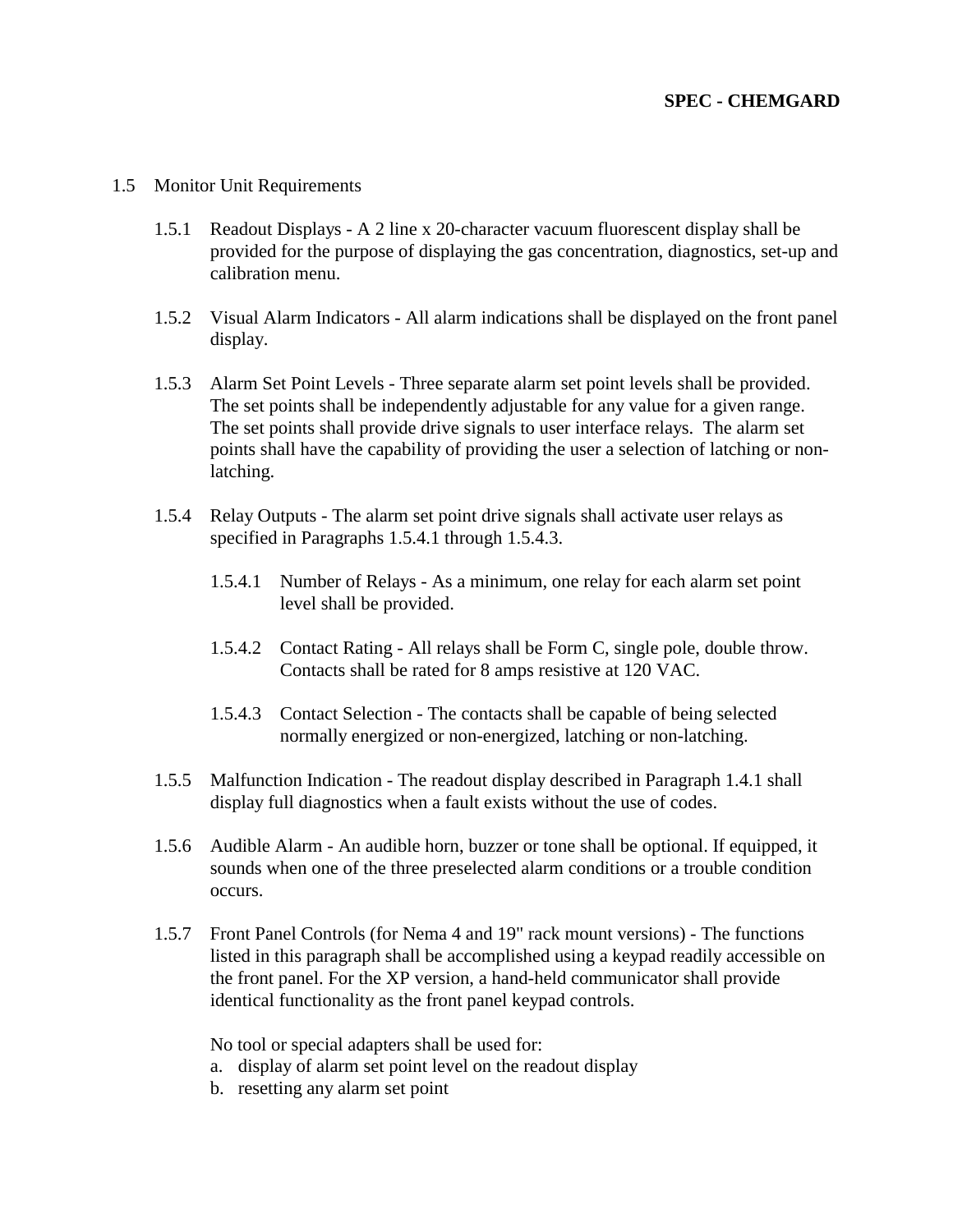### **SPEC - CHEMGARD**

- c. zero and span calibration adjustments
- 1.5.8 Sample Gas Filter There shall be an internal sample gas filter. This filter shall be easily serviced or replaced.
- 1.5.9 Output Signals The system shall be capable of supplying a 4-20 mA isolated sourcing signal and 0-10 VDC, signal representing the gas concentration being sampled.
- 1.6 System Power Requirements The system shall operate on 115 or 220 VAC. Power input shall not exceed 60 watts in single channel of operation.
- 1.7 Multi-point Sequencer The system shall be expandable to include a Multi-Point Sequencer with up to eight (8) sampling points.
	- 1.7.1 System must be capable of allowing the user, through the front panel keypad, to determine which of the eight (8) points are to be active in the sequencer.
	- 1.7.2 The sequencer shall be mounted integral to the analyzer.
	- 1.7.3 Sample Tubing Connection Fittings suitable for the connection of 1/4" tubing shall be provided on the enclosure for the purposes of connection, sample lines, calibration gases and exhaust.
	- 1.7.4 Alarm Three alarm set point levels shall be provided for each sample location. Any alarm set point shall be capable of activating one relay (SPDT, 8 amp at 120 VAC, resistive).
	- 1.7.5 Indicating Lights All indications related to the Multipoint Sequencer shall appear on the front panel display.
- 1.8 Sample Handling The sample handling system shall conform to Paragraph 1.8.1 thru 1.8.4.
	- 1.8.1 Sample Line Compatibility The system shall be capable of drawing a sample through 1/8" I.D. tubing for a distance of 150 feet.
	- 1.8.2 Sequencer Operation A sample shall be drawn from the next line in sequence regardless of which location is being analyzed.
	- 1.8.3 Sample Conditioning The system shall provide adequate filtration of the sample suitable to protect the analyzer.